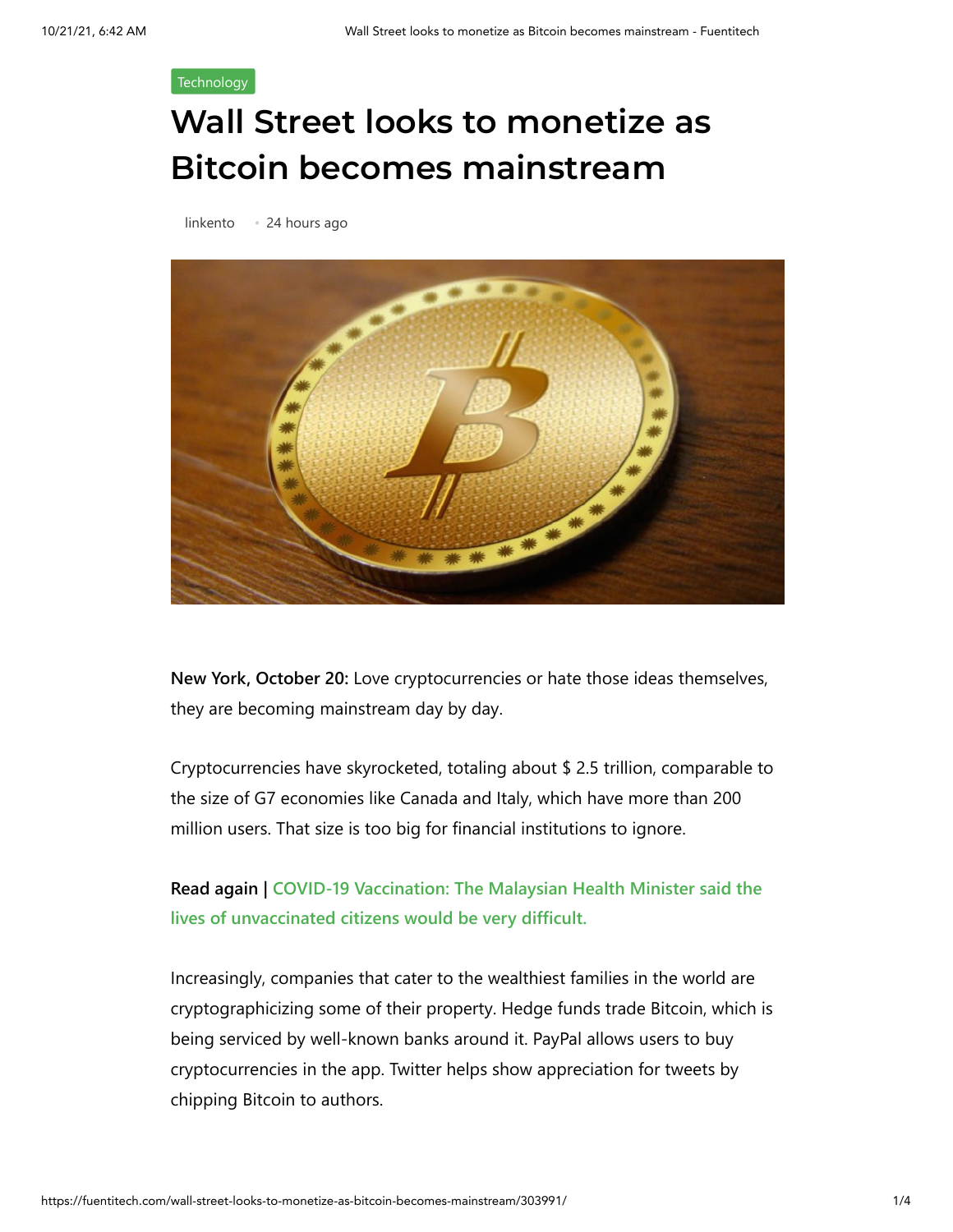And at the latest milestone in the industry, the easy-to-trade fund associated with Bitcoin began trading on Tuesday. Investors can buy exchange traded funds from ProShares through an old school securities account without having to know what a hot or cold wallet is.

**[Read again | Malala Yousafzai has requested the Taliban in Afghanistan to](https://www.latestly.com/world/malala-yousafzai-asks-taliban-in-afghanistan-to-reopen-schools-for-girls-2966616.html) reopen the girls' school.**

Whether they believe it or not, as a new ecosystem builds further around it, it's all part of the movement of large corporations looking for opportunities to profit from the frenzy of the crypto world. ..

"One thing we can say for sure is that the advent of the Bitcoin ETF era opens up opportunities for Wall Street to make money with Bitcoin in ways previously impossible," Ben Johnson said. I am. Morningstar's Global ETF Research Director. "All these winners are exchanges, asset managers, and custodians. Whether investors win is a big and bold question mark."

Bitcoin has been around for a long time since someone or a group of people named Satoshi Nakamoto wrote a treatise in 2008 on how to use computing power around the world to create a double-use digital currency. I've come a long way. The price has more than doubled to about \$ 62,000 this year alone. Five years ago it was only \$ 635.

Cryptocurrency proponents say they offer a very important benefit to investors whose prices fluctuate independently of the economy, rather than tracking prices like many other investments. More enthusiastic fans say digital assets are just the future of finance, allowing transactions to avoid brokers and fees in currencies not found in any government.

Critics, on the other hand, question whether cryptography is just a fad, say it uses too much energy, and point out all the strict regulatory scrutiny that shines on it. For example, China last month declared Bitcoin transactions illegal.American chair

Gary Gensler of the Securities and Exchange Commission said in August that the world of cryptocurrencies lacked sufficient investor protection and was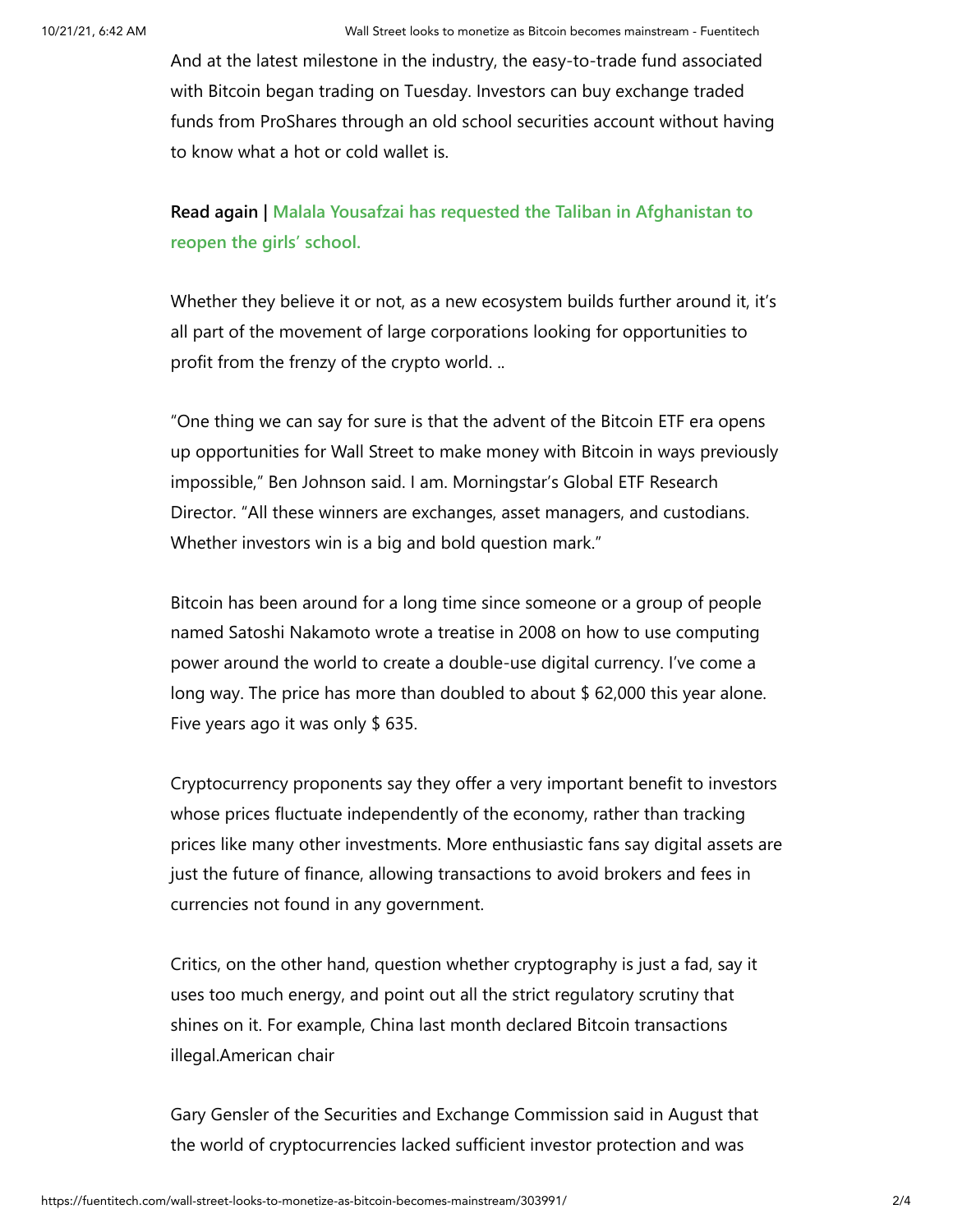"similar to the Archetypal Old West."

It wasn't enough to stop the immense momentum of cryptography as it moved from online curiosity to much of the cultural and corporate landscape.

Earlier this month, US Bank announced that it has begun offering cryptocurrency storage services to major investment managers. That essentially means storing their Bitcoins for them, and it expects to provide support for other coins soon.

Banks of other well-known brands have also announced their intention to provide cryptocurrency storage services.

Kashif Ahmed, President of American Private Wealth in Bedford, Massachusetts, said:

Ahmed does not recommend clients investing in cryptography. Before that, he said, "I need to go to my local supermarket, buy things for my family, provide cryptography, and keep the store from laughing." But others are willing to give it a try.

A study by Citi Private Bank, a family office around the world that manages money for the wealthy, found that about 23% invested in cryptocurrencies. Another 25% say they are investigating.

The growing acceptance of crypto on Wall Street has spawned new darling crops that help people buy it. The crypto trading platform Coinbase has a market value of approximately \$ 64 billion, comparable to established companies such as Colgate-Palmolive, FedEx and FordMotor.

Meanwhile, in the Robin Hood market, companies that have become famous for bringing a new generation of investors into the stock market are becoming more and more crypto trading venues. This spring was the first time Robin Hood's new clients were likely to make their first trade in cryptocurrencies instead of stocks.

After all, what many on Wall Street see as long-lasting may not be Bitcoin or other cryptocurrencies as much as their underlying technology.